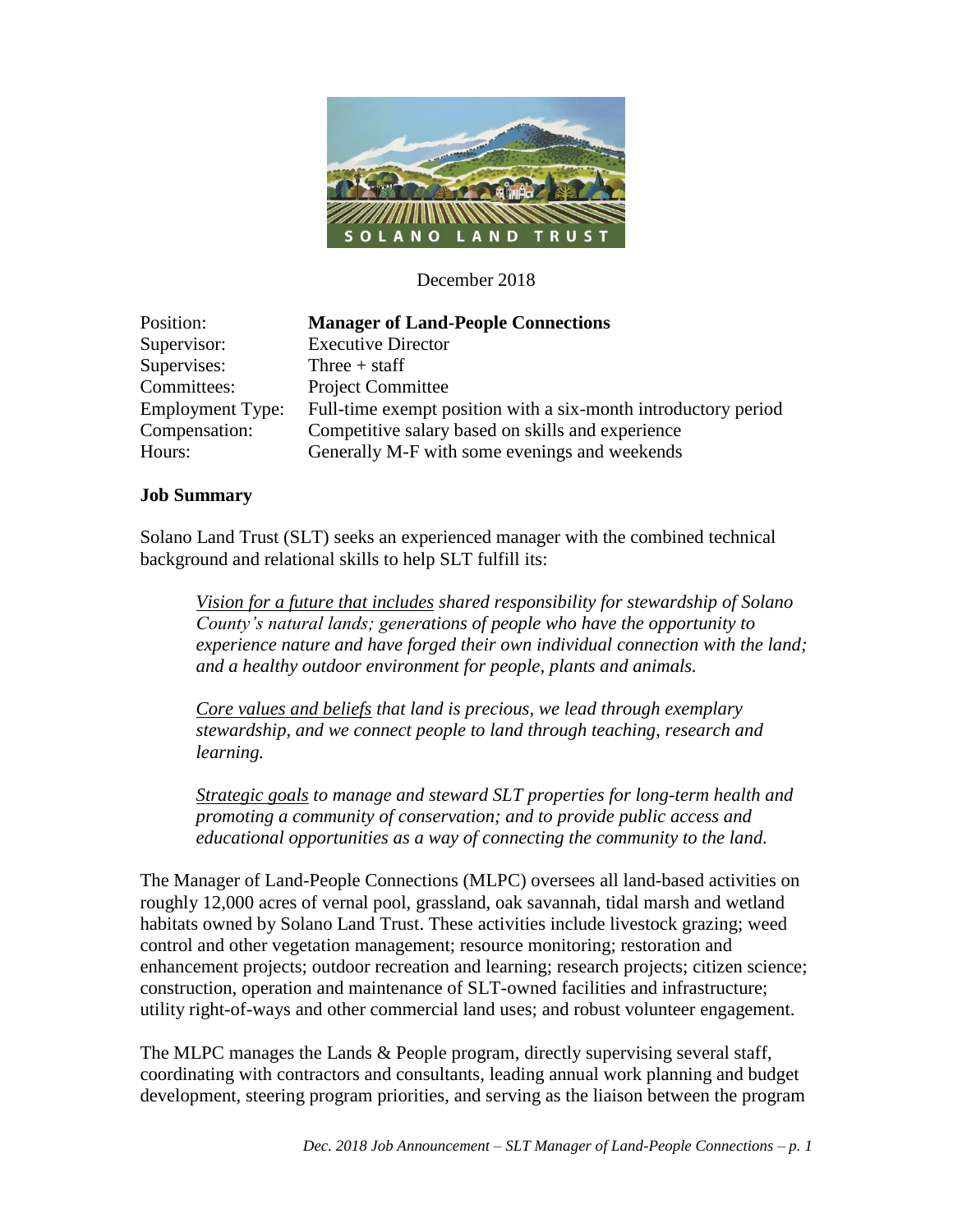and the SLT Board of Directors. The MLPC reports directly to the Executive Director, and is a member of the staff leadership team guiding overall SLT operations and planning. The MLPC also coordinates major land use partnerships, develops new projects and partnerships, leads adaptive management planning and plan implementation for SLT properties (including plans for habitat mitigation, visitor uses and education programs); guides administration of land use agreements; coordinates restoration and enhancement efforts (including visitor amenities); and directly manages some projects.

### **Allocation of Responsibilities**

- Lands & People program administration **(25%)** supervise and mentor program staff; lead annual work planning and budget development; track and report on program performance; mediate program priorities and communications; lead program meetings; oversee record keeping and data management.
- Facilitate program activities (50%) -- serve as a technical resource to program staff; lead program-related planning efforts; coordinate major partnerships; manage projects or assist other program staff with project management (e.g., contracting, permitting); coordinate required reporting (e.g., annual adaptive management reports for SLT properties, annual reporting for SLT-managed habitat mitigation sites); oversee administration of land-use agreements such as grazing licenses, access agreements, research agreements.
- Develop new projects and related funding and partnerships to achieve strategic goals **(15%)** – design projects; identify potential partners and funding sources; shepherd projects through the SLT Project Committee and Board approval process; coordinate fundraising with staff leadership and Development teams.
- Participate in staff leadership team and interface with SLT Board **(10%)** integrate Lands & People program with SLT strategic priorities and strategic plan implementation, overall SLT budget and fundraising efforts; help identify emerging trends and troubleshoot organization-wide issues; support efforts to maintain LTA accreditation and continually improve organizational practices.

### **The Manager of Land-People Connections is primarily accountable for delivering the following outcomes, with details specified in the employee's annual work plan:**

- 1. Exemplary stewardship of lands owned by SLT, including protection of existing conservation values, legal compliance, well-maintained facilities and infrastructure, and ongoing restoration of degraded lands.
- 2. A cohesive, effective Lands & People team (staff and partners), as measured through objective indicators like measurable accomplishments, timely completion of planned tasks, and quality outcomes; and qualitative indicators like collaboration, innovation, ability to bounce back from failures, and positive feedback received from program clientele and partners.
- 3. Well-managed program and project budgets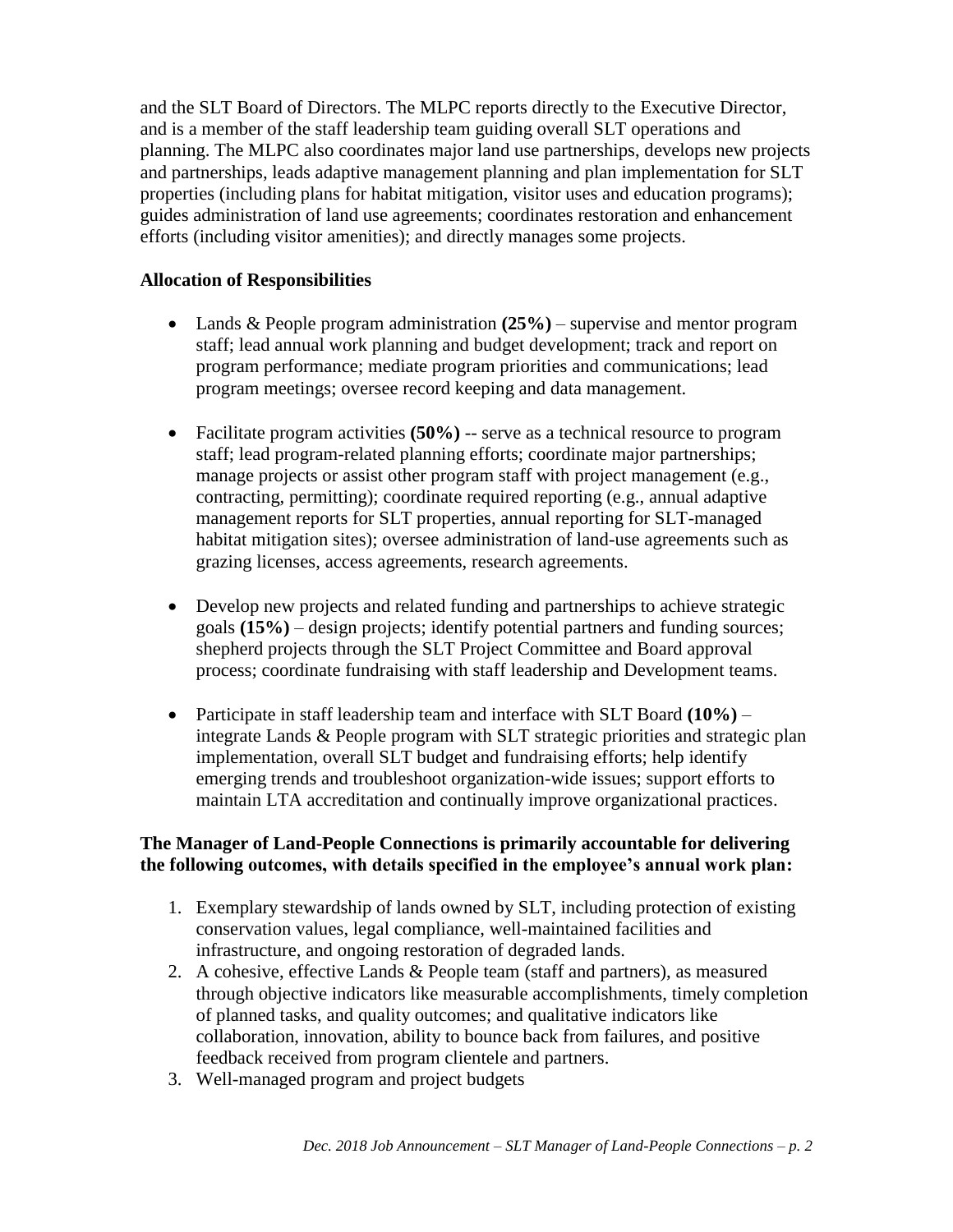- 4. Improved visitor access and amenities; visitor uses well-coordinated with other land uses and conservation values on SLT's properties.
- 5. Ongoing development of funding and partnerships to support program activities.
- 6. Positive experiences for outdoor education program participants.
- 7. Significant volunteer involvement in program activities
- 8. Program activities that are conducted in a safe manner, given the inherent risks of natural lands management and uses.
- 9. Constructive participation in overall SLT operations, planning and organizational improvements.

## **The MLPC will also be expected to make contributions in the following areas:**

- 1. Landscape level conservation planning and priority setting
- 2. Input to individual land transactions, especially those that might result in new fee title land stewardship responsibilities (e.g., help assess conservation values, review conservation easement terms and management plans, help calculate endowment needs, help prepare baseline documentation).
- 3. Experimentation, as resources permit and upon SLT Board approval, with innovative land stewardship strategies, and sharing lessons learned with other land use managers.
- 4. Maintaining a positive SLT culture as described below:

*Every team member at SLT is considered a leader who embraces the role they have been assigned and encourages colleagues to be their best through effective communication, collaboration and shared values. As a small organization, we are self-starters and are flexible to the ever-changing circumstances. We operate from a place of integrity, trust, and personal responsibility with the goal of representing SLT in a positive way. We have mutual respect for one another and use discretion in all business dealings and communication.*

### **Position Requirements**

Essential Requirements:

- Bachelor's Degree in Ecology, Biology, Environmental Science, Rangeland Management or similar field
- Minimum of 5 years' practical experience in land use and natural resources management (e.g., with a land use or parks agency, on a ranch or farm, as a land steward with a land trust, or as a land manager with an environmental consulting firm); preferably on lands with at least some public use.
- Demonstrated ability to manage complex projects, including team development (staff, consultants, contractors, etc), contracting; management of budgets, schedules and work flow; quality control; and tracking of accomplishments
- Demonstrated ability to develop and manage program budgets involving diverse funding sources
- Demonstrated ability to work with diverse user groups and partners, while maintaining patience, humor and confidentiality
- Team player with strong diplomacy, interpersonal and problem solving skills